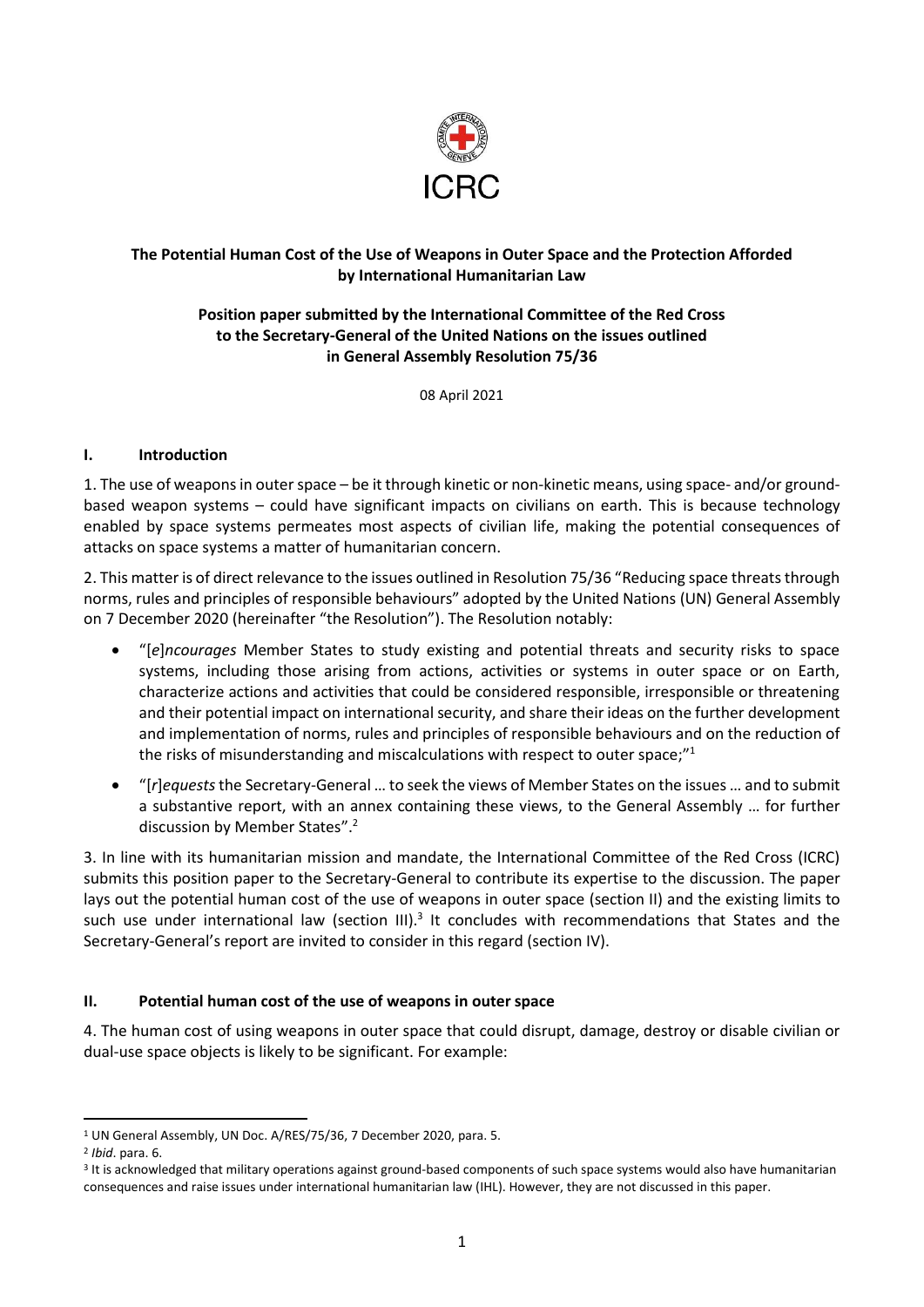- Critical civilian infrastructure needed for health care, transportation, communications, energy and trade is increasingly dependent on space systems. These space systems are often "dual use", i.e. they perform both military and civilian functions. For instance, global navigation satellite systems (e.g. GPS, Beidou, Galileo and GLONASS) play an essential role in civilian transport systems, such as air traffic controls and maritime shipping. They are also crucial for precise time synchronization of critical civilian infrastructure, such as global communication networks, banking systems, financial markets and power grids. These systems may also be used by the military, which could make them military objectives in specific circumstances. Disabling or damaging such satellites, through kinetic or non-kinetic means, could have wide-reaching consequences for civilians on earth.
- Space objects, particularly weather, communication, navigation, and earth observation/imaging satellites, contribute to every phase of humanitarian work, from needs assessment to emergency relief delivery, from early recovery to disaster and conflict risk reduction. Communication satellites enable first responders, medical personnel and humanitarian workers to communicate in times of natural disaster or armed conflict, when mobile phone networks and internet services may be dysfunctional. Weather satellites provide time-sensitive information to prevent or mitigate the impacts of severe weather events such as hurricanes. Navigation satellites can support logistics and provide low-cost and accurate real-time location tracking for personnel and large equipment necessary for the delivery of humanitarian assistance. And earth observation satellites offer unique information and imagery for emergency mapping, risk assessment, and planning and implementation of humanitarian operations. Accordingly, disruption of satellite services would hinder the delivery of humanitarian and emergency relief.
- Lastly, space debris is already a growing concern. Physically damaging or destroying space objects could generate a huge amount of such debris, which may continue to travel in the orbits in which it is produced for decades or more. Given the speed at which it travels, it could damage or destroy in an unpredictable manner other space objects that support safety-critical civilian activities and essential civilian services on earth. Such risks are growing owing to the increased congestion in orbit, partly as a result of the increased launch of new satellites, including commercial satellites, in recent years. The use of weapons in space could multiply such risks exponentially.

5. The exact scope of the consequences of using weapons to disrupt, damage, destroy or disable space objects is uncertain and merits further analysis. In any case, if activities and services that are critical for civilians' safety or essential to their survival rely on space objects, the use of weapons affecting these objects entails a risk of significant human cost on earth.

# **III. Existing limits under international law on the use of weapons and other military activities in outer space**

6. Military use of space and space objects has been an integral part of contemporary warfare for several decades. For example, armed forces rely on satellite navigation systems to enable precision navigation and targeting; on satellites to enable global communications, including for command and control; and on spacebased monitoring systems that allow advance warnings of missile attacks, surveillance and reconnaissance.

7. As the role of space systems in military operations during armed conflict increases, the likelihood of these systems being targeted, whether it be their ground or space components or the link between them, also increases, with the potentially significant consequences for civilians described above. Possible threats to space systems include electronic warfare, cyber attacks, directed energy attacks and orbital-based and ground-based anti-satellite weapons.

8. Whatever military activities take place in outer space, they are constrained by existing international law, as the Resolution notably recalls.<sup>4</sup> Relevant international law includes:

1

<sup>4</sup> UN General Assembly, UN Doc. A/RES/75/36, 7 December 2020, preamble and para. 1.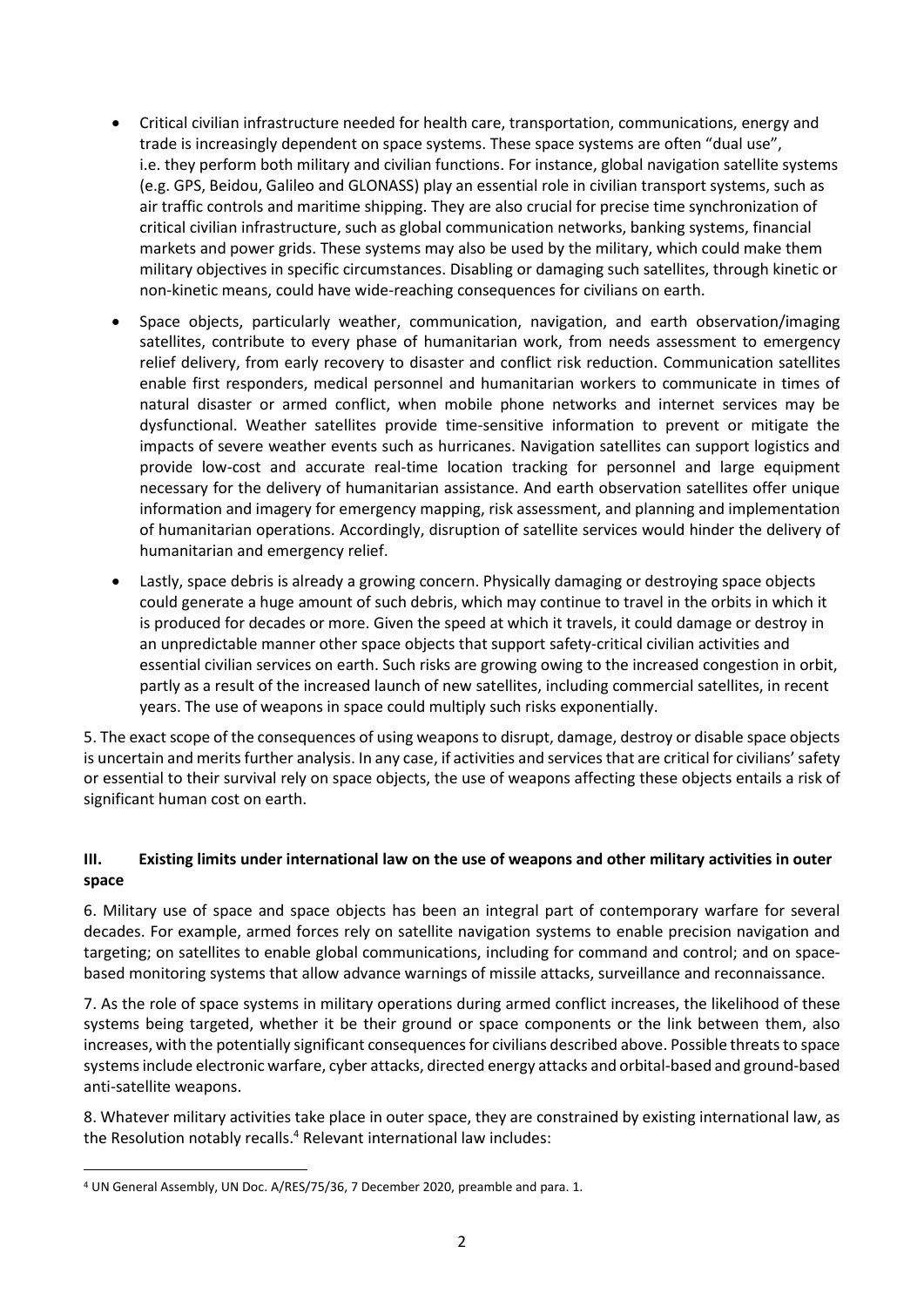- The Outer Space Treaty,<sup>5</sup> which recognizes the common interest of all mankind in the progress of the exploration and use of outer space for peaceful purposes. Its Article IV prohibits the placement in orbit of objects carrying nuclear weapons or other weapons of mass destruction, the instalment of such weapons on celestial bodies and the stationing of such weapons in outer space in any other manner. The treaty also forbids the establishment of military bases, installations and fortifications, the testing of any type of weapons and the conduct of military manoeuvres on celestial bodies, and requires that the moon and other celestial bodies be used exclusively for peaceful purposes.
- The UN Charter, which governs the lawfulness of the resort to force between States and prohibits the threat or use of force, except as authorized by the UN Security Council under Chapter VII and in selfdefence under Article 51. The UN Charter also mandates Member States to settle their international disputes by peaceful means.
- International humanitarian law (IHL), also known as the law of armed conflict or *jus in bello*, which, *inter alia*, establishes rules on the conduct of hostilities with the aim of limiting, for humanitarian reasons, the effects of armed conflict.<sup>6</sup> It includes, in particular, the principle of distinction, the prohibition of indiscriminate and disproportionate attacks, and the obligation to take all feasible precautions to avoid, or at least to minimize, incidental civilian harm.<sup>7</sup> In the ICRC's view, these rules apply not only to kinetic operations against space objects, but also to non-kinetic operations that would disable space objects without necessarily damaging them physically. When assessing the lawfulness of such attacks, all foreseeable direct and indirect incidental harm or damage to civilian objects must be considered, including when targeting a dual-use space object. The risk of creating debris and its indirect effects, as discussed in section II of this paper, should also be considered when applying these rules.<sup>8</sup> IHL also prohibits weapons that are of a nature to cause superfluous injury or unnecessary suffering and that are indiscriminate by nature, as well as a number of specific types of weapon.

9. It is important to emphasize that IHL applies to any military operations conducted in the context of an armed conflict, including those occurring in outer space, regardless of whether the resort to force that triggered the armed conflict is lawful under the UN Charter (*jus ad bellum*). IHL does not legitimize the use of force in outer space nor its militarization or weaponization. Despite the long-term desire of the international community to free outer space "from an arms race and conflict", as is reiterated in the Resolution,<sup>9</sup> in the event of armed conflict the sole aim of IHL is to preserve a measure of humanity, notably to protect civilians.

10. The International Court of Justice has recalled that the established principles and rules of IHL applicable in armed conflict apply "to all forms of warfare and to all kinds of weapons, those of the past, those of the present and those of the future".<sup>10</sup> In this respect, States party to the 1977 Additional Protocol I are required to review the legality of any new space weapon, means or method of warfare that they decide to develop or acquire –

**<sup>.</sup>** <sup>5</sup> Treaty on Principles Governing the Activities of States in the Exploration and Use of Outer Space, including the Moon and other Celestial Bodies (1967), adopted by UN General Assembly Resolution 2222 (XXI), 19 December 1966.

<sup>6</sup> The applicability of IHL in outer space is confirmed by Article III of the Outer Space Treaty, which requires States to "carry on activities in the exploration and use of outer space … in accordance with international law". International law includes IHL. See also International Court of Justice, *Legality of the Threat or Use of Nuclear Weapons*, Advisory Opinion, 8 July 1996, para. 86.

<sup>7</sup> IHL rules on the conduct of hostilities are found primarily in the 1977 Protocols additional to the Geneva Conventions of 1949, as well as in customary law. The latter rules govern the choice of means and methods of warfare, however and wherever used; see Jean-Marie Henckaerts and Louise Doswald-Beck, *Customary International Humanitarian Law*, ICRC/Cambridge University Press, 2005, in particular Rules 1 to 24: [https://ihl-databases.icrc.org/customary-ihl/eng/docs/v1\\_rul.](https://ihl-databases.icrc.org/customary-ihl/eng/docs/v1_rul) For the purposes of applying these rules, an "attack" is defined by IHL as an act of violence against the adversary, whether in offence or in defence; see Additional Protocol I (1977), Article 49(1). It is important to note that the notion of "attack" under IHL is distinct from that of "armed attack" under Article 51 of the UN Charter.

<sup>8</sup> For a detailed explanation of how IHL rules on the conduct of hostilities apply to the use of weapons in outer space, see ICRC, *International Humanitarian Law and the Challenges of Contemporary Armed Conflicts*, ICRC, Geneva, 2019, p. 27. <sup>9</sup> UN General Assembly, UN Doc. A/RES/75/36, 7 December 2020, para. 3.

<sup>10</sup> International Court of Justice, *Legality of the Threat or Use of Nuclear Weapons*, Advisory Opinion, 8 July 1996, para. 86.